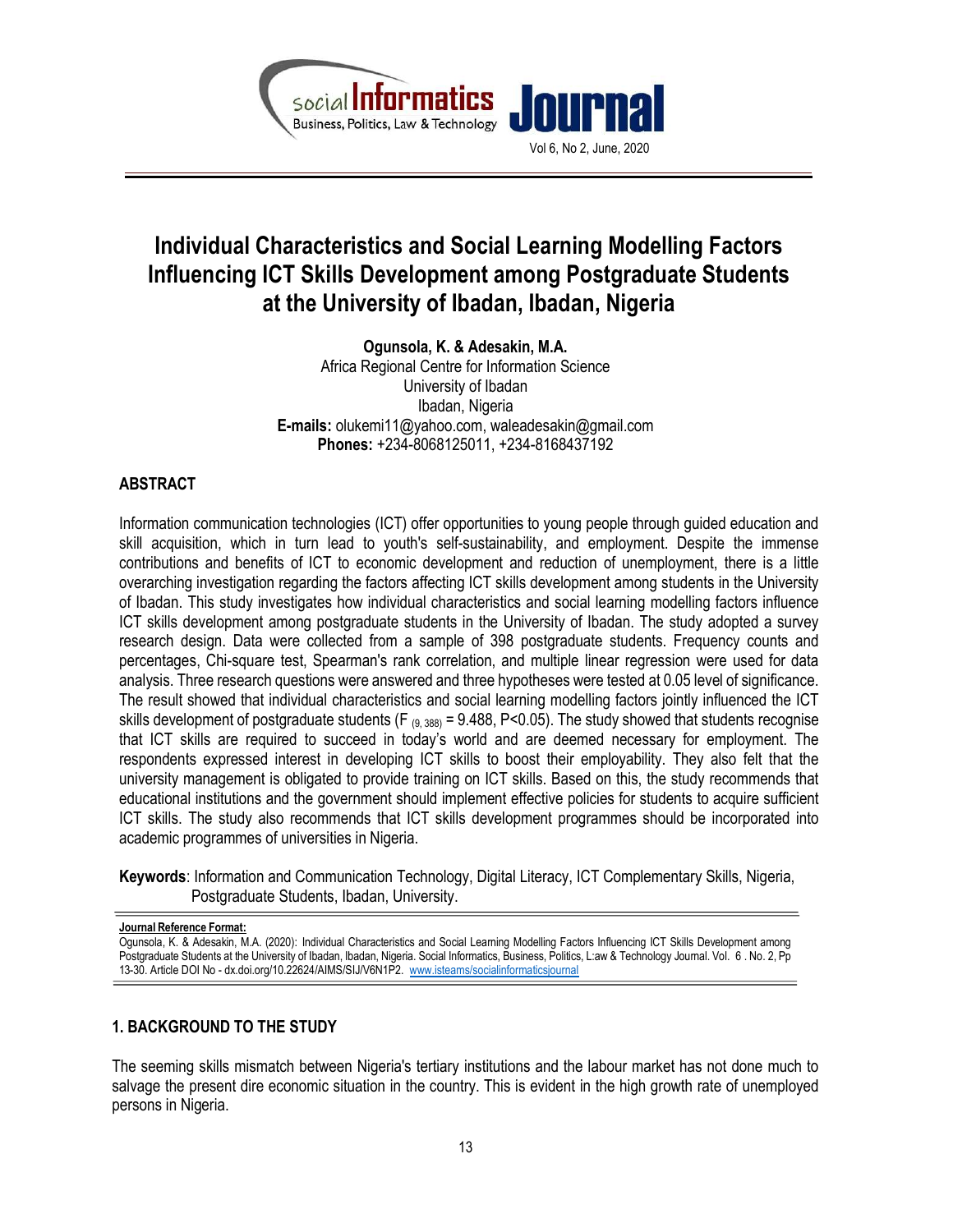

An unemployed person is someone that is currently available for work and actively seeking work but cannot find one. This includes unemployed youths who are economically inactive and currently not in any form of education, employment or training (Eurostat, 2020). The National Bureau of Statistics (NBS) puts the figure of unemployed youths at 19.70 percent of the population (Agbodike, Igbokwe and Umeifekem, 2015). According to Statista (2020), the figure was 13.96% in 2019, suggesting about 30 million unemployed youths in Nigeria. Having this large percentage of unemployed youths will adversely affect the development of any economy. In the present digital era, digital literacy improves the chances of being employed as it empowers individuals to participate in society's economic and cultural activities via ICT (De-Hoyos, Green, Barnes, Behle, Baldauf, and Owen, 2012). ICT skills have been referred to as the 'gateway skills' without which a person's likelihood of finding employment would be greatly reduced (De-Hoyos et al., 2012), especially as notifications by many employers come via the Internet and web-based services.

Information communication technologies include any communication devices or applications such as radio, television, mobile phones, computer network, satellite systems as well as other services and applications associated with them, such as video conferencing and distance learning tools (Ogunsola and Alade, 2016; SearchCIO, 2016). Furthermore, there is a wide range of skills, from the most basic to very advanced, which offers opportunities for people to use ICT to bring about self-sustainability and employment. According to the International Telecommunication Union (2014), there is a wide range of ways that ICT are revolutionising all sectors of the economy and creating new avenues for starting a business. The popularisation of Web 2.0, social media, mobile apps, and other ICT advancements have dramatically changed the ways things were done.

This study focuses on factors affecting ICT skills development among postgraduate students in the University of Ibadan. These are individual characteristics and social learning modelling factors. Individual characteristics refer to age, educational level, course of study, and ICT competence level within the population. Social learning modelling factors pertain to social learning theory which deals with the ability of learners to imbibe and show the behaviours exhibited within their environment. Bandura (1977), as cited in McLeod (2016), believed that behaviour is learned from the environment through the process of observational learning. Social learning modelling factors include attention, retention, reproduction, and motivation. Attention is about the learner's characteristics such as sensory capacities, arousal level, perceptual set and past reinforcement towards ICT skills. Retention is about the way learners retain ICT skills through a cognitive organisation, and motor imagery. Reproduction is about learners been able to easily reproduce the learnt ICT skills. Motivation relates to the effects of past achievements and promised incentives for successfully learning ICT tasks. This study is therefore designed to determine the influence of individual characteristics as well as social learning modelling factors on ICT skills development.

For this study, ICT skills development comprised of computer literacy skills, digital literacy skills, and ICT complementary skills. Computer literacy refers to the ability to use computers and related technologies. It is generally understood as the knowledge and skills needed to effectively use the hardware and software components of a computer (European Commission, 2008). Computer literacy has become a required skill for almost every job. In the health sector, for example, hospital employees must be able to use medical records systems, order supplies, manage appointments and perform other routine tasks on a computer instead of paper. Even in many jobs that do not entail contact with a computer, employers commonly screen for basic computer skills as minimum qualification before employment. An increasing number of non-IT positions also expect people to have more advanced skills, such as basic trouble-shooting and using advanced features in productivity programmes, though IT professionals can still be relied upon for most advanced functions (International Telecommunication Union, 2014).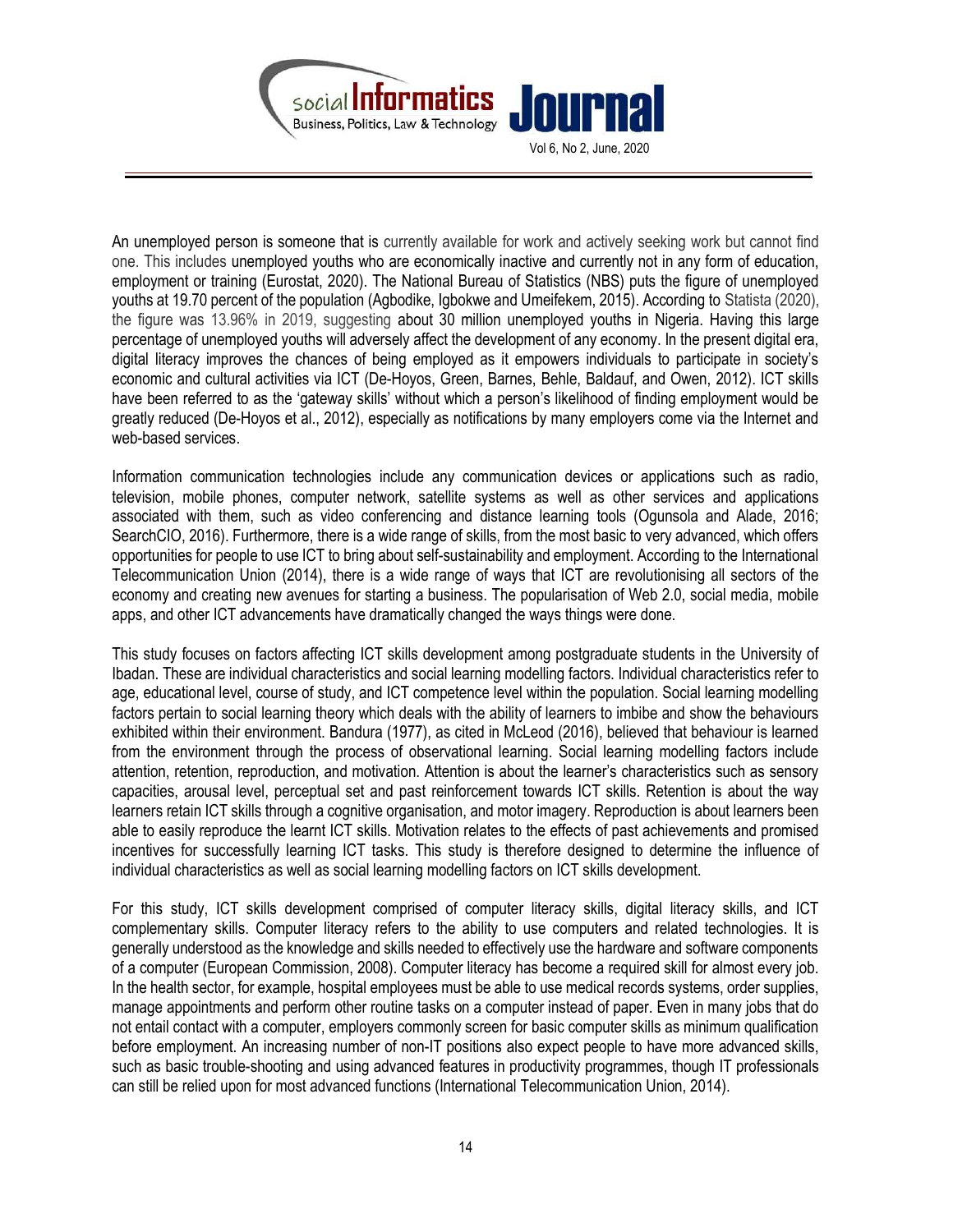

In this study, computer literacy was measured by basic computer skills, intermediate skills, as well as, advanced skills. Basic computer skills include understanding operating systems, managing files and folders, using a mouse and keyboards. Intermediate skills include performing basic functions with productivity software (word processing, spreadsheet and so on), installing software and hardware, using email and web browsers and so on. Advanced skills include the ability to manage databases and fixing simple computer problems among others.

Being digitally literate refers to the ability to effectively and critically navigate, evaluate and create information using a range of digital technologies and the inclusion of such competencies as netiquette, engaging in online citizenship and protecting personal data. In this study, digital literacy skills were measured in 5 sub-sections; information, communication, content creation, safety and problem solving. ICT complementary skills focus on the ICT-related skills required for meaningful participation in society as well as work (The International Telecommunication Union, 2014). In this study, ICT complementary skills were measured by career skills, as well as learning and innovation skills.

### 1.1 Statement of the Problem

Studies show that ICT is a promising avenue to tackle the problem of unemployment (Yigitcanlar and Baum, 2009; International Telecommunication Union, 2014; and World Bank Live, 2016). Training youths to use ICT is seen as a way for youths to acquire skills as well as jobs. It helps to reach more youths with training and to provide new ways for youth and potential employers to connect. Despite the immense contributions and benefits of ICT to economic development, and reduction of unemployment in Nigeria, there is no known study targeted at investigating individual characteristics and social learning modelling factors influencing ICT skills development among postgraduate students in the University of Ibadan. This study fills the gap.

Some related studies have been conducted on ICT skills development among young people. Eze (2013) conducted a study on integrating ICT in re-branding Nigerian youths for constructive empowerment and mental reengineering. The study highlighted the impact and areas where ICT has yielded a positive change in rebranding Nigerian youths to achieve better mental capacity building. However, the study did not investigate factors affecting ICT skills development among postgraduate students in the University of Ibadan, Nigeria. Centeno, Cullen, Kluzer, and Hache (2012) conducted a study on ICT for disadvantaged youths, pointing out the opportunities and challenges. The study found that there is a divide on digital skills, access and uses among youths. It also found that ICT-based initiatives are at risk, are underdeveloped and that ICT-based initiatives enhance inclusion by supporting youth resilience factors. Mwewa, Elizabeth and Allan (2012) investigated the development of ICT skills among mathematics students at Mukuba University, Zambia and found that sex, age, nature of the province where they stay, confidence level, year of study, and the use of ICTs in a lecture affected the development of ICT skills among the undergraduate students. However, none of these studies has investigated factors affecting ICT skills development among postgraduate students in the University of Ibadan. This study, therefore, fills the knowledge gap.

Hou (2015) investigated the effect of social factors on children's foreign language learning in Taiwan. Asgarkhani and Wan (2008) compared ICT skills that students acquired throughout their course of studies with skills identified by the ICT industry as being crucial for the ICT job sector. Poelmans, Truyen, and Stockman (2012) examined ICT skills, gender effect and computer self-efficacy of higher education students at Hogeschool-Universiteit Brussel and Katholieke Universiteit Leuven, Belgium. The studies by Asgarkhani and Wan (2008) as well as that of Poelmans, Truyen, and Stockman (2012) focused on ICT skills, computer self-efficacy levels and gender but neither considered the influence of individual characteristics and social learning modelling factors on ICT skills development.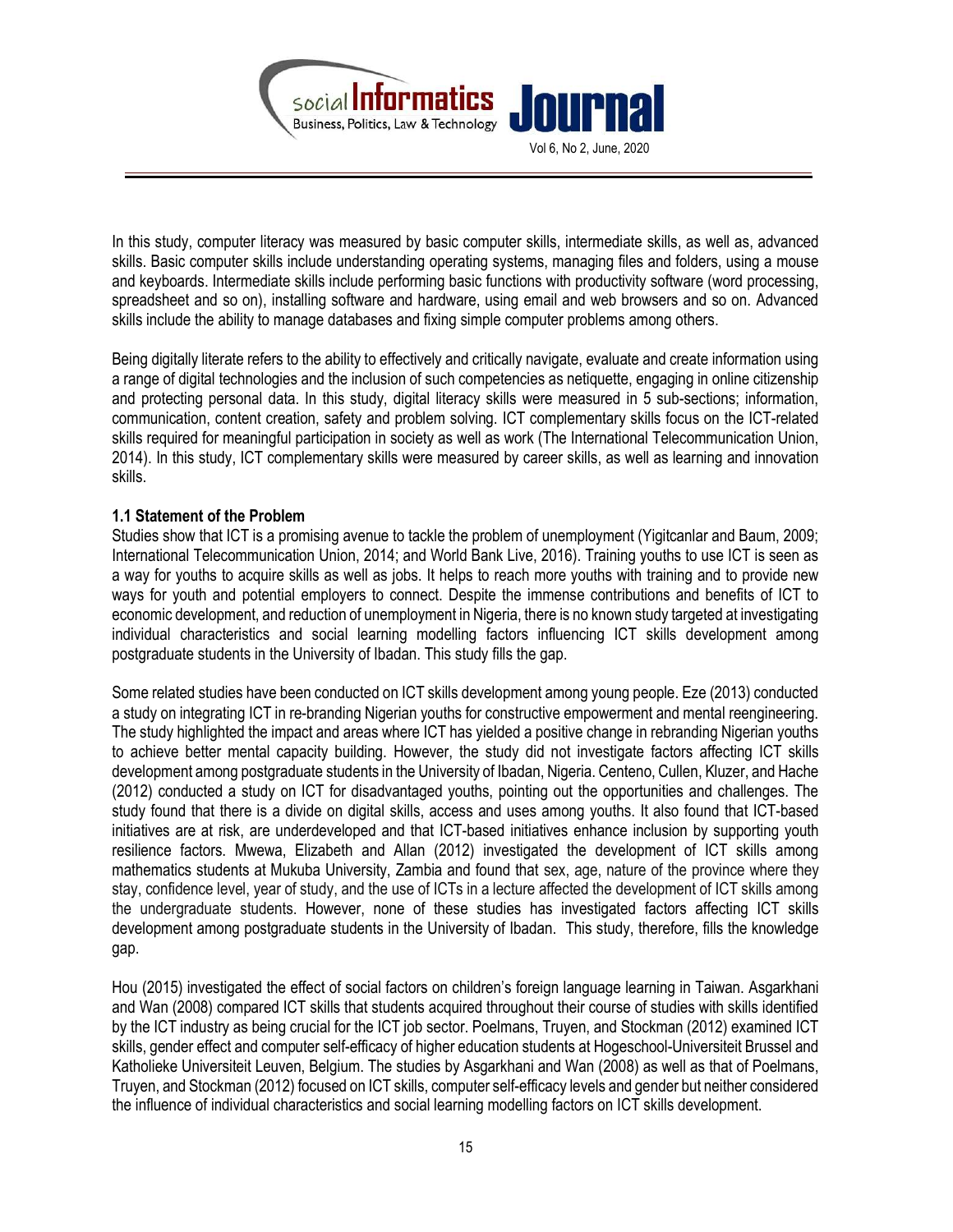

Elsaadani (2015) studied the ICT skills' sufficiency of Egyptian accounting graduates by soliciting the opinion of senior accounting professionals in Egypt. The research revealed that fresh graduates should be literate in the Internet, word processing software, spreadsheet software, e-mail, commercial accounting software, and database management software. Hall, Nix and Baker (2013) examined student experiences and perceptions of digital literacy skills development, while Jagodic and Dermol (2015) conducted a study on ICT tools for the development of entrepreneurial competencies for young people and for those who intend to start their businesses in seven European Union countries of Italy, Netherlands, Poland, Portugal, Slovenia, Spain, United Kingdom, and Turkey. Bassey and Ushie (2013) examined the role of ICT in skilled manpower development through vocational-technical education among higher institutions in Cross River State, Nigeria. Barakabitze, Kitindi, Sanga, Kibirige and Makwinya (2015) conducted a study on exploring students' skills and attitudes on the effective use of ICT in selected Tanzanian public secondary schools. Israel and Ediseri (2014) examined the ICT skills and internet usage of undergraduates of library and information science departments of Delta and Edo states universities. These studies leave a knowledge gap relating to how ICT skills development can be influenced by individual characteristics and social learning modelling factors; this study fills the gap.

# 1.2 Objectives

The specific objectives of the study are to;

- 1. describe the level of ICT skills development among postgraduate students in the University of Ibadan.
- 2. examine the influence of individual characteristics on ICT skills development among postgraduate students in the University of Ibadan.
- 3. identify social learning modelling factors that affect the development of ICT skills among postgraduate students in the University of Ibadan.
- 4. determine the predictive effect of the independent variables (individual characteristics, and social learning modelling factors) on ICT skills development among postgraduate students in the University of Ibadan.

### 1.3 Research Questions

- 1. What is the level of ICT skills development among postgraduate students in the University of Ibadan?
- 2. What individual characteristics influence ICT skills development among postgraduate students in the University of Ibadan?
- 3. What social learning modelling conditions affect ICT skills development among postgraduate students in the University of Ibadan?

# 1.4 Research Hypotheses

- 1. There is no significant relationship between individual characteristics and ICT skills development among postgraduate students in the University of Ibadan.
- 2. There is no significant influence of social learning modelling factors (attention, retention, reproduction, and motivation) on ICT skills development among postgraduate students in the University of Ibadan.
- 3. There is no significant predictive joint effect of the independent variables (individual characteristics, and social learning modelling factors) on ICT skills development among postgraduate students in the University of Ibadan.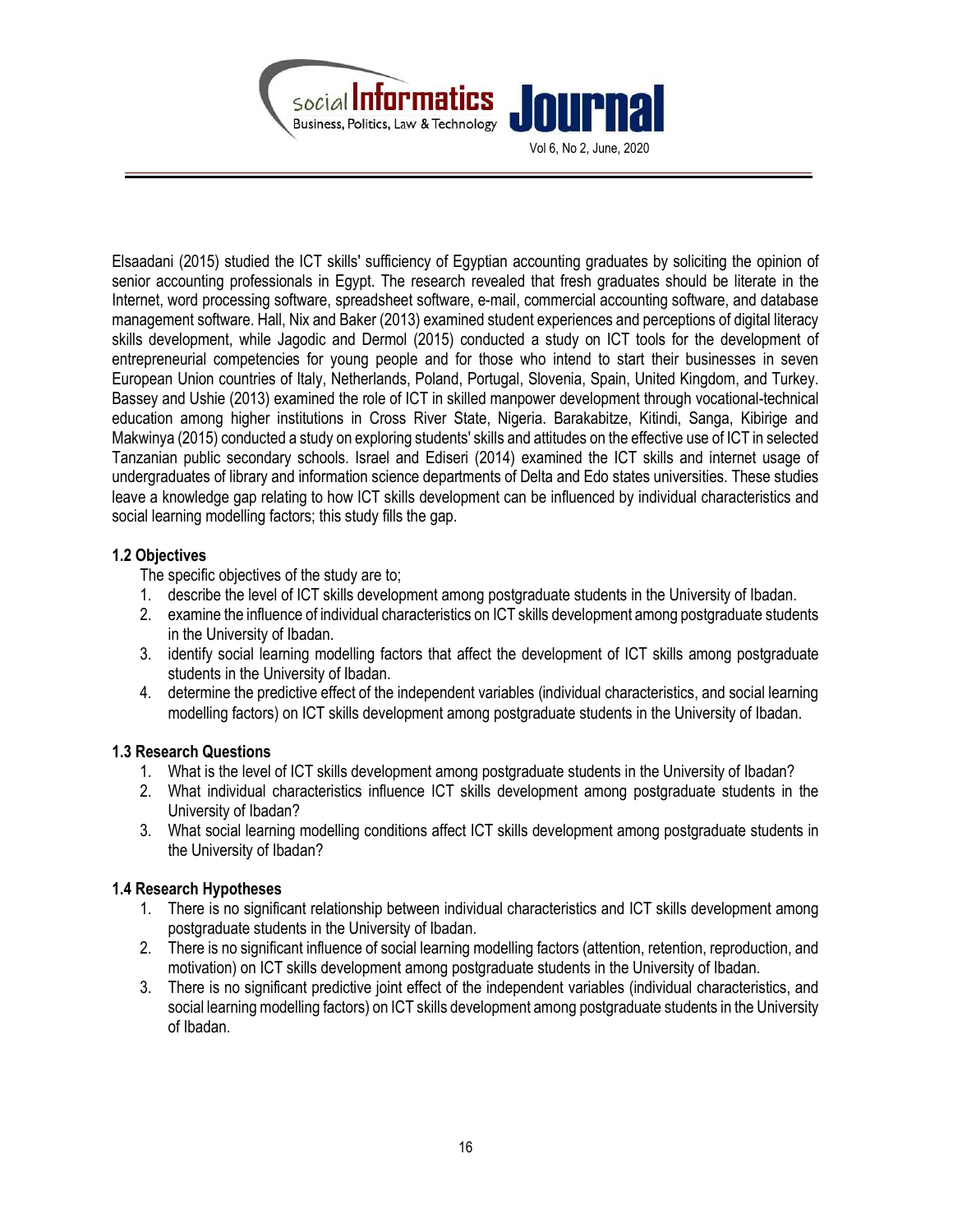

These research hypotheses lead to the research model for this study (Figure 1). The hypotheses suggest that the postgraduate students' ICT skills development is influenced by (1) individual characteristics of students such as age, educational level, course of study, and ICT competence level; (2) social learning modelling factors like attention, retention, reproduction, and motivation.

# 2. LITERATURE REVIEW

# 2.1 Concept of ICT

Information and communication technology was introduced in the early 1990s (Adesote & Fatoki, 2013). Lallana & Margaret (2003) described ICT as a broad range of computers, communication equipment and the services associated with them. ICT are electronic technologies used for information storage and retrieval (Adomi & Kpangbam, 2010; Ogunsola & Adekola, 2019). They are modern technologies developed to aid the capturing, processing, storage and retrieval, and communication of information whether in the form of numerical data, text, sound or image. Gupta and Ansari (2007) view ICT as tools used in information-handling to convert, store, process, transmit and retrieve information. These include online databases, television, Automatic Teller Machine, (ATM), telex and computers. ICT covers Internet services provision, telecommunications equipment and services, media broadcasting, libraries, and documentation centres, commercial information providers, networked-based information services, and other related information and communication activities (Economic Commission for Africa (ECA) (2008). It has been noted as a global phenomenon of great value in all aspects of human endeavour, spanning levels of education, governance, business, labour, market shares, productivity, trade, agriculture and commerce (Agbetuyi & Oluwatayo, 2012).

The term ICT is sometimes used interchangeably with IT due to the involvement of telecommunication in transporting information across two computer systems. Gupta and Ansari (2007) posit that ICT primarily hinges on four technologies, these are:

- computer hardware technologies such as computers, midsize servers, and large mainframe systems, input, output and storage devices that support them
- software like web browsers software, productivity suits, and software for business applications
- telecommunication and network technologies such as telecommunications, media processors and software needed to provide wire-based and wireless access, support for Internet and their networks
- data resource management technologies like database management systems, software for the development, access and maintenance of the databases of an organization.

### 2.2 ICT skills

The International Telecommunication Union (2014) believes that ICT skills are required to succeed in today's world and necessary for employment. The skills are computer literacy, digital literacy and ICT complementary skills. Computer literacy refers to the ability to use computers and related technologies. It is the knowledge and skills needed to effectively use hardware and software components (European Commission, 2008). Computer literacy skills are required for almost every job. In the health sector, for example, hospital employees must be able to use medical records systems, order supplies, manage appointments and perform other routine tasks on a computer. An increasing number of non-IT positions also expect people to have ICT skills, such as basic trouble-shooting and using advanced features in productivity programmes, though IT professionals can still be relied upon for most advanced functions (International Telecommunication Union, 2014).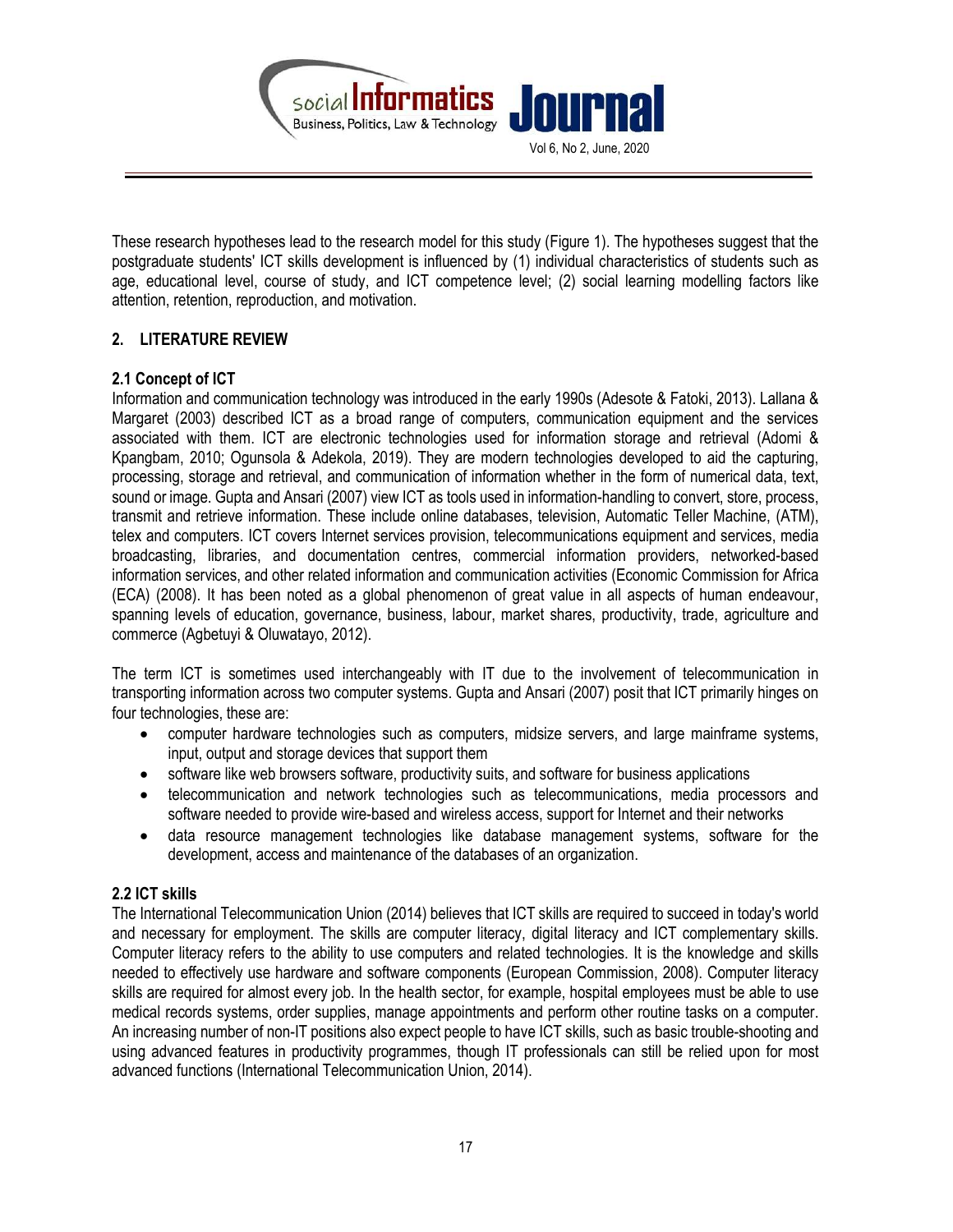

Digital skills refer to the ability to effectively and critically navigate, evaluate and create information using a range of digital technologies. Digital skills include competencies in netiquette, engaging in online citizenship, and protecting personal data. ICT complementary skills are the ICT-related skills required for meaningful participation in society for lifelong success (Partnership for 21st Century Skills, 2009). The quest for progress in both science and technology in many societies depend largely on the potentials of ICT (Alade and Ogunsola, 2008).

# 2.3 Theoretical Framework

Psychologists and sociologists in the field of education such as John Bowlby's (1907-1990), Albert Banduras (1925), Jean Piaget (1896-1980) and Lev Semyonovich Vygotsky's (1896-1934), argue on whether the development of skills is the result of nature or nurture (Mwewa, Elizabeth and Allan (2012). The proponents of the nurturing concept further divided into two camps: prenatal and postnatal environments. The prenatal environment is the environment the individual goes through before birth while the postnatal environment is the one the child experiences from birth to the time one dies (McLeod, 2007). Bowlby (1988) in McLeod (2007) in his theory of attachment postulated that nature plays an important role in the development of the individual. The theory of attachment proposes that individuals come into the world biologically pre-programmed to form attachments with others, as this will help them to survive. Students applying for studies at any higher learning institution have an innate need to develop ICT skills in the institution. When they report and attend the first few lectures they get attached to their lecturers with whom they may either like the use of ICT or have a phobia for ICT. This experience is not limited to the lecturers but even to students in their halls of residence. Students may think ICT skills are not necessary if the attachment to lecturers and colleagues whom they would like to learn from is not achieved.

Albert Banduras' Social Learning Theory: this theory posits that people learn from one another via observation, imitation, and modelling. It explains human behaviour in terms of continuous reciprocal interaction with cognitive, behavioural, and environmental influences. He outlined the necessary conditions for effective modelling as follows:

- Attention this refers to a learner's sensory capacities, arousal level, and perceptual set, and past reinforcement.
- Retention this involves remembering what one paid attention to. It may include cognitive organization, symbolic rehearsal, and motor rehearsal.
- **Reproduction this involves reproducing learnt material or activities.**
- Motivation having a good reason to imitate. It Includes motives such as past achievements, promised incentives or rewards when successful in a learning task.

This study examined how these variables and its sub-constructs such as Social Learning Modelling Factors (attention, retention, reproduction and motivation) as well as individual characteristics (age, educational level, course of study, and ICT competency level) influence the ICT skills development of postgraduate students in the University of Ibadan.

# 3. METHODOLOGY

### 3.1 Research Design

This study adopted a survey research design. The study population comprised of postgraduate students in the University of Ibadan, Nigeria. According to the 2017/2018 data from the university academic planning unit, the total number of postgraduate students stands at 15,712 from 24 faculties, centres and institutes. The study adopted a convenience sampling technique to select 400 respondents from 18 faculties, centres and institutes.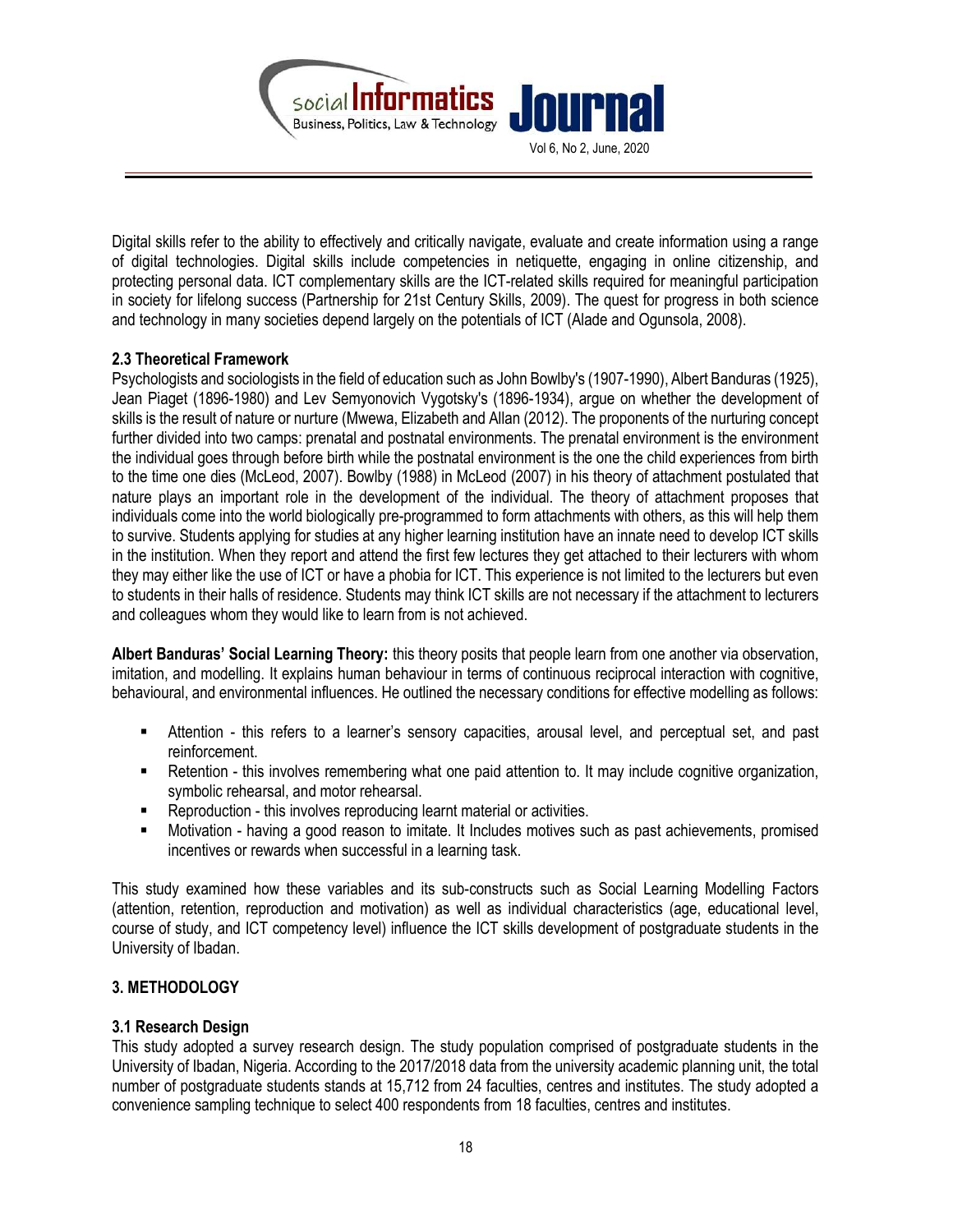

 The sample selection was based on the recommendation given by Gay and Airasian (2003) that beyond 5000, population size is almost irrelevant and a sample size of about 400 should be adequate. Data for this study were collected using a questionnaire. The questionnaire consists of three sections.

Section A captured data on demographic characteristics of the respondents such as age, course of study, level of study, and ICT competence level. Five items were used to assess the extent to which an individual feels competent in ICT skills, such as confidence in using computers, confidence in browsing websites, confidence sending emails, confidence in using social media such as Facebook, Twitter, and confidence in using mobile phones. ICT competence was rated on a three-point scale of  $1 = Not$  confident at all,  $2 =$  usually needs help,  $3 =$  confident. Section A also captured the ICT skills development level based on a five-point scale of 5 to 1, with 5 = excellent and 1=poor.

Section B has information on dependent or predicted ICT skills development variables. This section was sub-divided into three sections namely computer literacy skills, digital literacy, and ICT complementary skills. Computer literacy skills and digital literacy skills were adapted from the International Telecommunication Union (2014). Respondents were asked to indicate if they have a particular ICT skill or not. These were measured using binary yes or no questions. 'Yes' was coded as 1, 'No' was coded as 0. Section C centred on social learning modelling factors such as attention, retention, reproduction and motivation. The items for measuring this variable were adapted from the study of Mwewa, Elizabeth and Allan (2012). The items related to these variables were measured on a 4-point scale ranging from strongly agree = as 4, to strongly disagree=1.

The internal consistency for the variables in the questionnaire was determined using Cronbach Alpha which yielded 0.802 scores for individual characteristics, 0.861 for social learning modelling factors and 0.836 for ICT skills development. A total of 400 copies of questionnaire were administered to the sampled population; 398 valid copies were retrieved and considered fit for analysis. The data collected from the questionnaire were analyzed and processed using the Statistical Package for Social Sciences (SPSS), version 20. Frequency count, percentages, mean scores, the Chi-square test of association, Spearman's rank correlation and regression analysis were used for data analysis.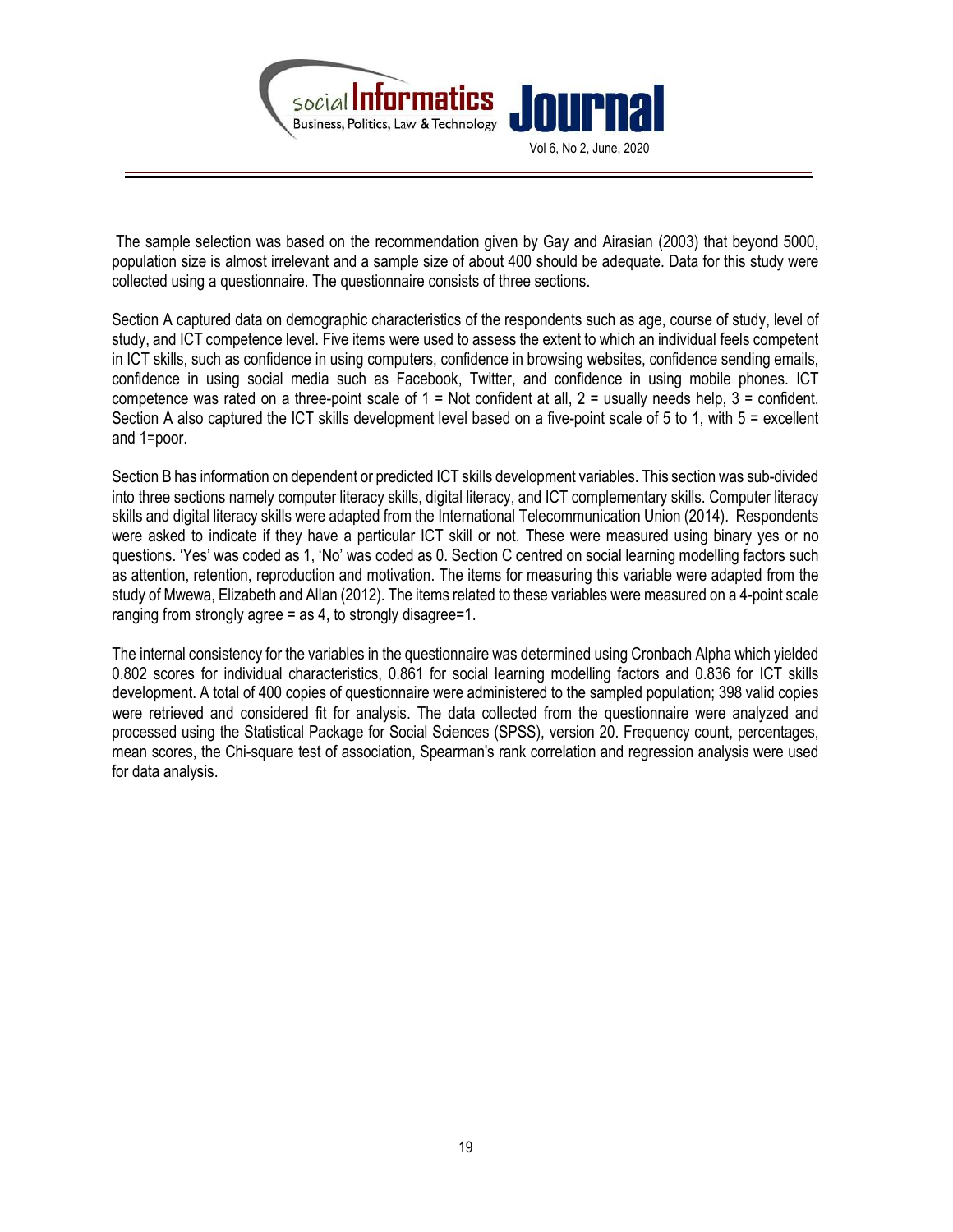



### 4. DATA PRESENTATION

#### 4.1 Demographic Characteristics

#### Table 1: Demographic Characteristics of the Respondents (N = 398)

| Variable           | . asia  Domograpnio Gnaraotoriotico or tho rtooponaonto (n<br><b>Measurement</b> | Frequency       | Percentage (%)   |
|--------------------|----------------------------------------------------------------------------------|-----------------|------------------|
| <b>Sex</b>         | Male                                                                             | 158             | 39.7             |
|                    | Female                                                                           | 240             | 60.3             |
|                    | $20 - 24$ years                                                                  | 107             | 26.9             |
|                    | 25-29 years                                                                      | 216             | 54.3             |
|                    | $30 - 34$ years                                                                  | 54              | 13.6             |
| Age                | $35 - 39$ years                                                                  | 9               | 2.3              |
|                    | 40 years and above                                                               | $\overline{12}$ | $\overline{3.0}$ |
|                    | Ph.D.                                                                            | $\overline{22}$ | 5.5              |
| <b>Educational</b> | M.Phil./PhD                                                                      | 11              | 2.8              |
| Level              | M.Sc.                                                                            | 363             | 91.2             |
|                    | <b>PGD</b>                                                                       | $\overline{2}$  | 0.5              |
| Faculty,           | Africa Regional Centre for Information Science                                   | $\overline{8}$  | 2.0              |
| Institute,         | <b>Agricultural and Forestry</b>                                                 | $\overline{21}$ | 5.3              |
| and                | Arts                                                                             | $\overline{26}$ | 6.5              |
| <b>Centre</b>      | <b>Basic Medical Sciences</b>                                                    | 14              | 3.5              |
|                    | Centre for Entrepreneurship and Innovation                                       | $\overline{3}$  | 8.               |
|                    | Centre for Petroleum, Energy, Economics and<br>Law                               | $\overline{4}$  | 1.0              |
|                    | Centre for Sustainable Development                                               | 4               | 1.0              |
|                    | Faculty of Education                                                             | 76              | 19.1             |
|                    | Institute of African Studies                                                     | 4               | 1.0              |
|                    | Institute of Child Health                                                        | 1               | $.3\,$           |
|                    | Institute of Education                                                           | $\overline{2}$  | .5               |
|                    | Law                                                                              | 16              | 4.0              |
|                    | Pharmacy                                                                         | 9               | 2.3              |
|                    | <b>Public Health</b>                                                             | $\overline{9}$  | 2.3              |
|                    | Faculty of Science                                                               | 138             | 34.7             |
|                    | <b>Faculty of the Social Sciences</b>                                            | 43              | 10.8             |
|                    | Faculty of Technology                                                            |                 | 1.8              |
|                    | <b>Faculty of Veterinary Medicine</b>                                            | $\overline{13}$ | $\overline{3.3}$ |

The result from Table 1 reveals that females make up 60.3% of the respondents with a frequency count of 240, while 39.7% of the respondents were males with a frequency count of 158. Majority of the respondents, with a frequency count of 216 (54.3%), were within the age group of 25-29 years, while the least proportion of the respondents, with a frequency count of 9 (2.3%), were in the age group of 35-39 years. The result also revealed that 91.3% of the respondents were Masters' degree students, 5.5% were Ph.D. students, 2.8% were M.Phil/Ph.D. students and 0.5% were PGD students.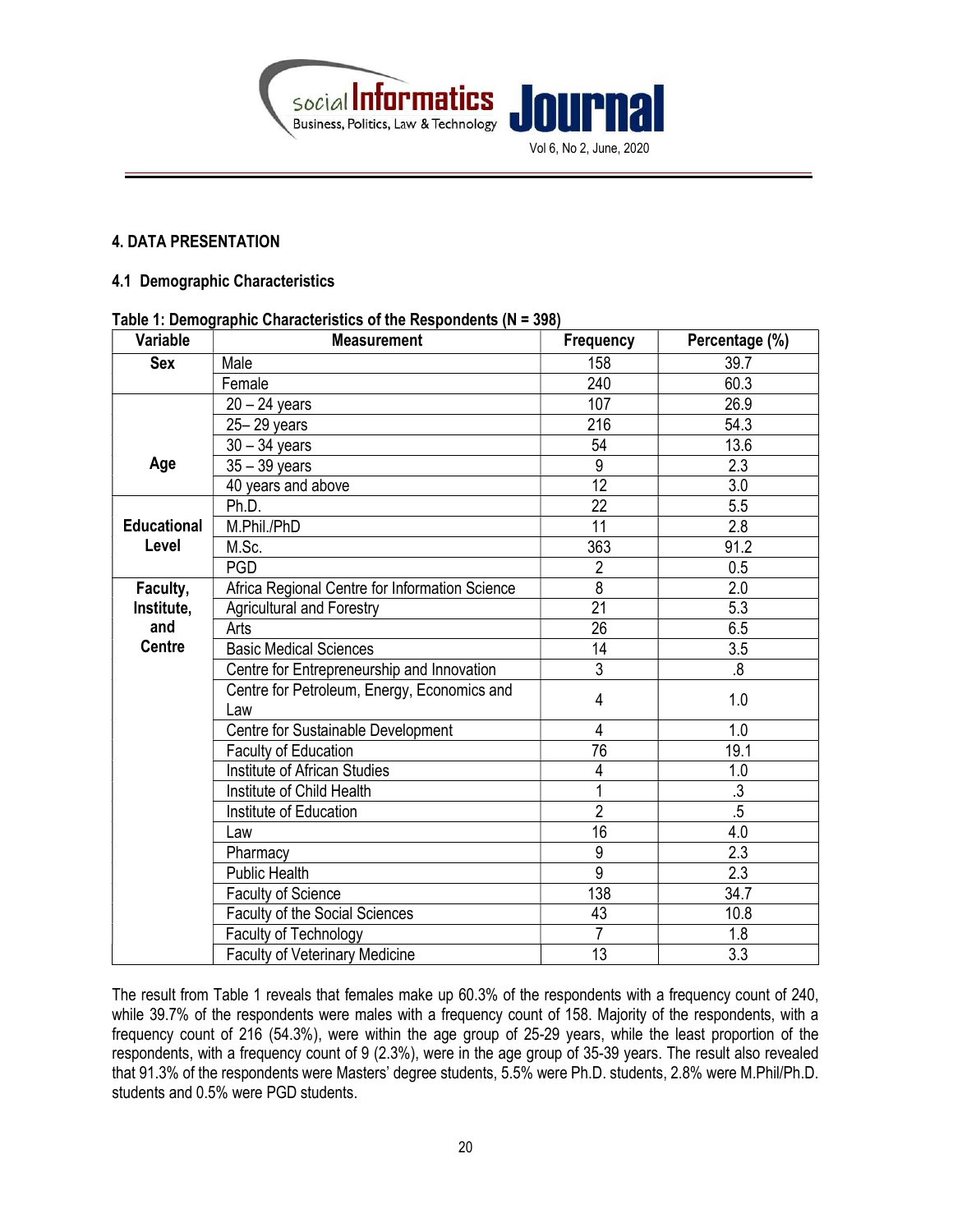

The highest number of respondents was from the Faculty of Science with 34.7% (138) while the least faculty represented was the Institute of Child Health with 0.3% and a frequency count of 1.

# 4.2 Answering the Research Questions

### Research Question 1: What is the level of ICT skills development among postgraduate students in the University of Ibadan?

The level of ICT Skills Development activities among postgraduate students in the University of Ibadan is presented in Table 2a. Table 2b showed the distribution of ICT skills among the respondents.

| $1$ and emity is a primer by the primeric entry. The transmitted its |           |            |  |  |  |  |  |
|----------------------------------------------------------------------|-----------|------------|--|--|--|--|--|
| <b>ICT Skills Development Level</b>                                  | Frequency | Percentage |  |  |  |  |  |
| Poor                                                                 |           | 1.5        |  |  |  |  |  |
| Average                                                              | 56        | 14.1       |  |  |  |  |  |
| Good                                                                 | 144       | 36.2       |  |  |  |  |  |
| Very good                                                            | 122       | 30.7       |  |  |  |  |  |
| Excellent                                                            | 70        | 17.6       |  |  |  |  |  |
| <b>Total</b>                                                         | 398       | 100.0      |  |  |  |  |  |

#### Table 2a: ICT Skills Development Level of Respondents (N = 398)

Table 2a reveals that 144 (36.2%) respondents rated their ICT skills development level as good, 122 (30.7%) respondents rated it as very good, 70 (17.6%) respondents rated it as excellent, 56 (14.1%) respondents rated it as average and 6 (1.5%) respondents rated it as poor.

#### Table 2b: ICT Skills among the Respondents (N = 398)

| <b>ICT Skills</b>              | No (%) | Yes $(\%)$ |
|--------------------------------|--------|------------|
| Web portal development         | 78.9   | 21.1       |
| Computer network design        | 74.4   | 25.6       |
| Application development        | 73.9   | 26.1       |
| Computer network security      | 72.4   | 27.6       |
| Computer programming           | 69.3   | 30.7       |
| Graphics design                | 68.6   | 31.4       |
| Blogging                       | 68.6   | 31.4       |
| Database design and management | 64.1   | 35.9       |
| Desktop publishing             | 60.3   | 39.7       |
| Online marketing               | 58.3   | 41.7       |
| Spreadsheets application       | 43.7   | 56.3       |
| Power Points design            | 25.6   | 74.4       |
| Word processing                | 19.8   | 80.2       |
| Operating computer             | 19.1   | 80.9       |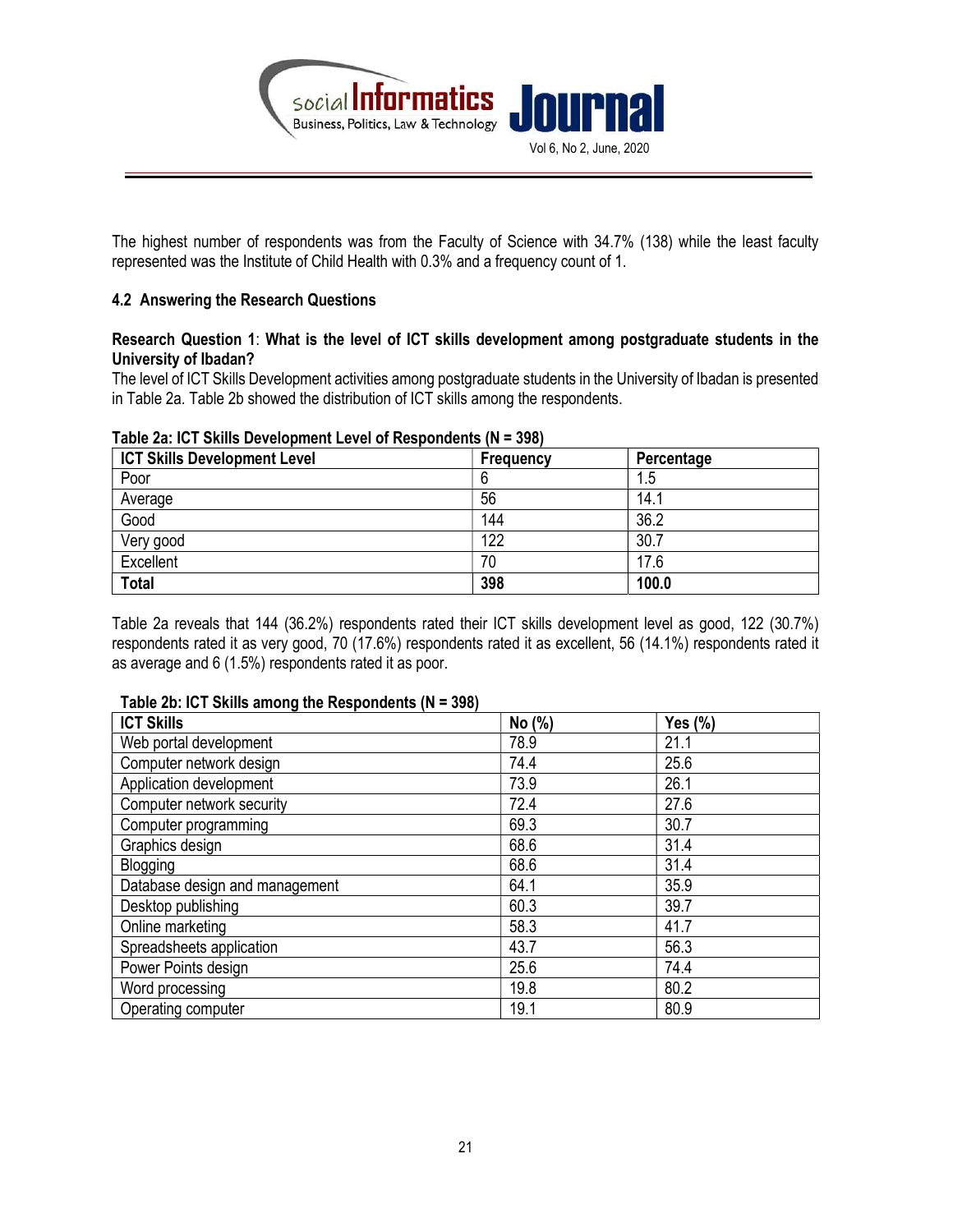

According to Table 2b, few respondents have ICT skills that can serve as means of employment (either as full time or part-time); such as web portal development (21.1%), computer network design (25.6%), application development (26.1%), computer network security (27.6), computer programming (30.7), graphics design (31.4%), and blogging (31.4%). Majority of the respondents have skills in operating computer (80.9%), word processing (80.2%) and power points design (74.4%) which are the basic skills they need for assignments and projects.

# Research Question 2: What individual characteristics influence ICT skills development among postgraduate students in the University of Ibadan?

The influence of individual characteristics on ICT skills development among postgraduate students in the University of Ibadan is presented in Table 3.

| $(N = 398)$ | Table 3: Chi-Square Test of Association between Individual Characteristics and ICT Skills Development |  |  |  |
|-------------|-------------------------------------------------------------------------------------------------------|--|--|--|
|             |                                                                                                       |  |  |  |

| Individual<br><b>Characteristics</b> | <b>Pearson Chi-Square Value</b> | DF | Asymp. Sig.<br>(2 Sided) | <b>Remarks</b>  |
|--------------------------------------|---------------------------------|----|--------------------------|-----------------|
| Age                                  | 11.092                          | о  | 0.197                    | Not significant |
| <b>Educational level</b>             | 7.301                           | 6  | 0.294                    | Not significant |
| Faculty of study                     | 43.155                          | 34 | 0.135                    | Not significant |
| ICT competence level                 | 81.774                          | 10 | 0.000                    | Significant     |

The result indicates that there is no significant relationship between the age and ICT skills development  $(X^2 \cdot df = 8)$ . N =398) = 11.092, p > 0.05); educational level and ICT skills development (X<sup>2</sup> (df =6, N =398) = 7.301, p > 0.05); and faculty of study and ICT skills development  $(X<sup>2</sup>(df = 34, N = 398) = 43.155, p > 0.05)$  for the study respondents. However, there is a significant relationship between ICT competence level and ICT skills development  $(X<sup>2</sup>$  (df =10,  $N = 398$ ) = 81.774, p < 0.05).

# Research Question 3: What social learning modelling conditions affect ICT skills development among postgraduate students in the University of Ibadan?

The influence of social learning modelling factors on ICT skills development among postgraduate students in the University of Ibadan is presented in Table 4.

# Table 4: Spearman Rank Correlation Analysis of Social Learning Modelling Factors and ICT Skills Development (N = 398)

|              |                                | <b>ICT Skill Development</b> |
|--------------|--------------------------------|------------------------------|
|              | <b>Correlation Coefficient</b> | 0.148                        |
| Attention    | Sig. (2-tailed)                | 0.000                        |
|              | <b>Correlation Coefficient</b> | 0.196                        |
| Retention    | Sig. (2-tailed)                | 0.000                        |
|              | <b>Correlation Coefficient</b> | 0.247                        |
| Reproduction | Sig. (2-tailed)                | 0.000                        |
| Motivation   | <b>Correlation Coefficient</b> | 0.213                        |
|              | Sig. (2-tailed)                | 0.000                        |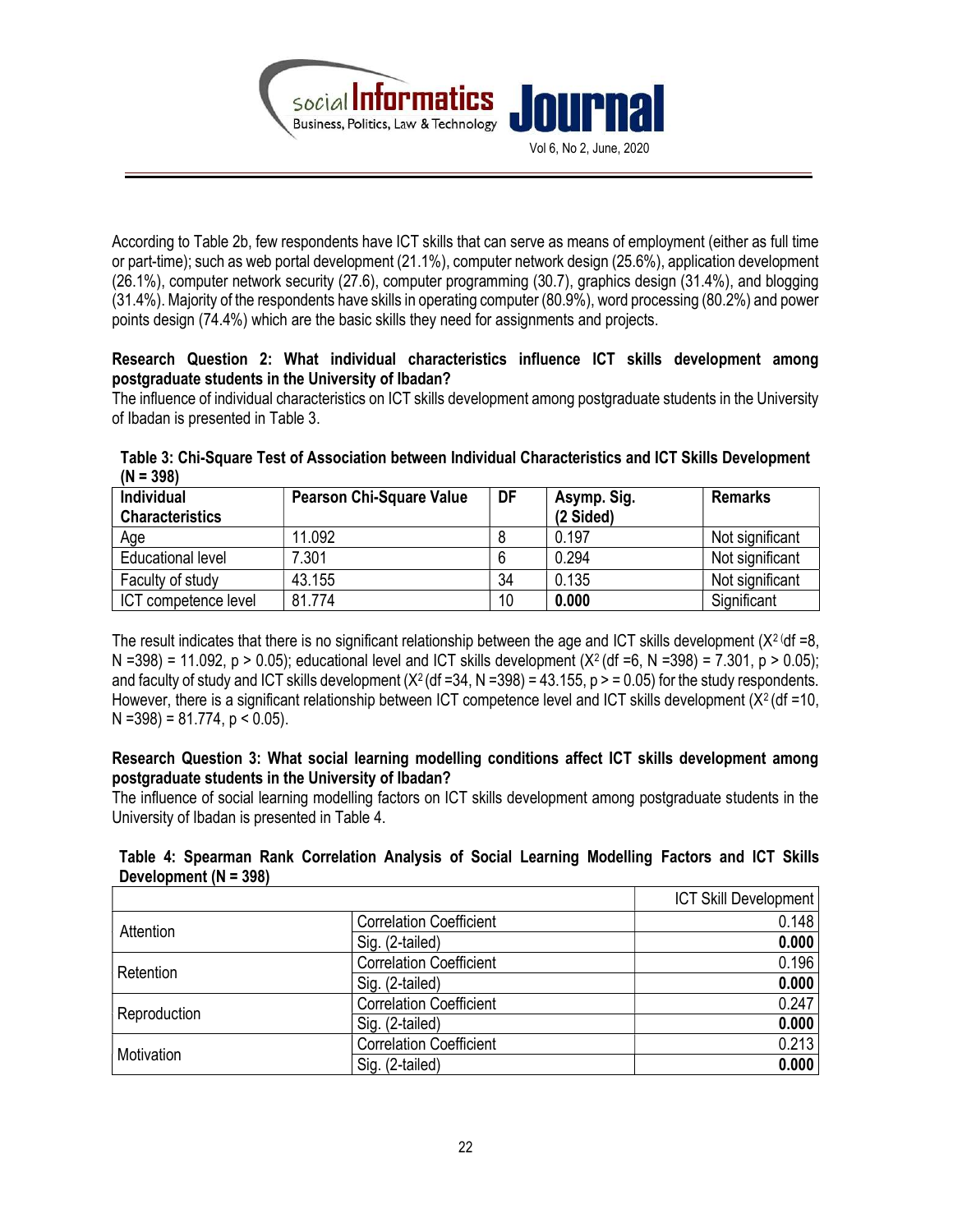

Table 4 indicates a significant relationship between attention (r = 0.148, p < 0.05); retention (r = 0.196, p < 0.05), reproduction ( $r = 0.247$ ,  $p < 0.05$ .) and motivation ( $r = 0.213$ ,  $p < 0.05$ ) and ICT skill development. Table 4 also indicates a positive but weak correlation between each of the social learning modelling factors and ICT Skills Development. Therefore, it can be deduced from the table that there is a positive but weak relationship between each of the social learning modelling factors and ICT skills development among postgraduate students in the University of Ibadan.

# 4.3 Test of Hypotheses

Hypothesis  $H_{01}$ : There is no significant relationship between individual characteristics and ICT skills development among postgraduate students in the University of Ibadan

The result of the test of hypothesis  $H_{01}$  is presented in Table 5:

| <b>Model</b>  | <b>Sums Of Squares</b>      | DF  | <b>Mean Square</b> |        | Sig.  | <b>Comments</b> |
|---------------|-----------------------------|-----|--------------------|--------|-------|-----------------|
| Regression    | 19.491                      |     | 3.898              | 11.678 | 0.000 | Significant     |
| Residual      | 130.853                     | 392 | 0.334              |        |       |                 |
| Total         | 150.344                     | 397 |                    |        |       |                 |
| $R = 0.360$ ; | Adjusted R Square = $0.119$ |     |                    |        |       |                 |

#### Table 5: ANOVA Table from the Regression Analysis for Hypothesis One

The dependent variable is ICT skill development

Table 5 shows the ANOVA table of the regression analysis that determined the influence of individual characteristics on the ICT skills development of postgraduate students. Table 5 reveals a significant relationship between individual characteristics and the ICT skills development of postgraduate students, that is, individual characteristics predict the ICT skills development of postgraduate students (F $_{(5, 392)}$  = 11.678, p < 0.05).

| <b>Model</b>             | <b>Unstandardized Coefficients</b> |                   | <b>Standardized</b><br><b>Coefficient (B)</b> |          | Sig.  |
|--------------------------|------------------------------------|-------------------|-----------------------------------------------|----------|-------|
|                          | B                                  | <b>STD. ERROR</b> | <b>BETA</b>                                   |          |       |
| Constant                 | 2.620                              | 0.296             |                                               | 8.838    | 0.000 |
| Age                      | $-0.096$                           | 0.035             | $-0.137$                                      | $-2.736$ | 0.007 |
| Faculty of study         | 0.001                              | 0.004             | 0.017                                         | 0.017    | 0.719 |
| <b>Educational level</b> | $-0.140$                           | 0.062             | $-0.111$                                      | $-2.261$ | 0.024 |
| ICT competence level     | 0.144                              | 0.029             | 0.235                                         | 4.930    | 0.000 |

### Table 6: Coefficient Table for Hypothesis One

Table 6 presents information on the contribution and influence of individual characteristics towards ICT skills development among postgraduate students. It reveals that age ( $\beta$  = -0.137, p < 0.05), and educational level ( $\beta$  = -0.111,  $p < 0.05$ ) have significant influence on ICT skill development. It also reveals ICT competence level ( $\beta$  = 0.235, p < 0.05) as having positive significant influence on ICT skills development among postgraduate students. Only faculty of study ( $\beta$  = 0.017,  $p > 0.05$ ) has no significant influence on ICT skills development among postgraduate students.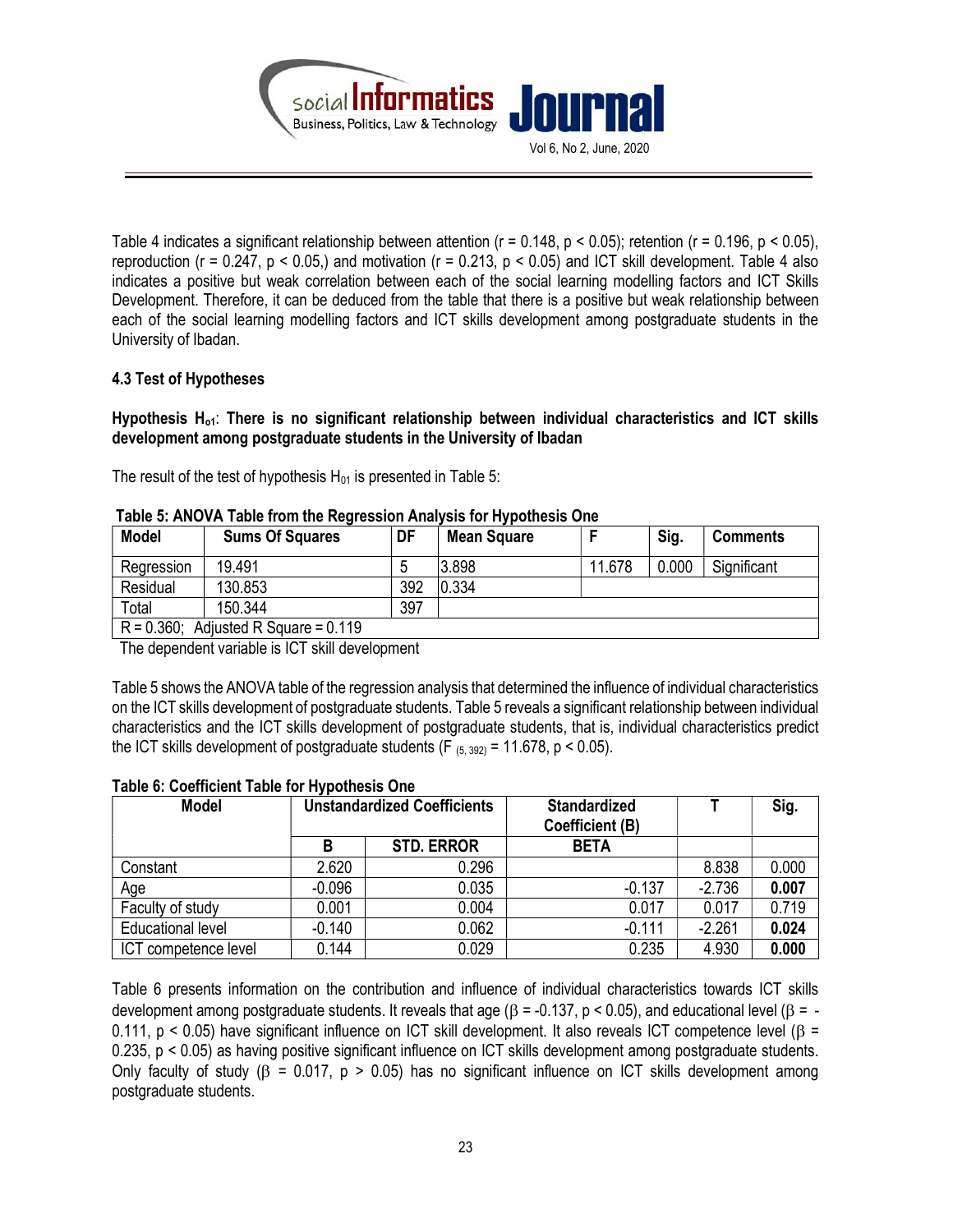

Hypothesis  $H_{02}$ : There is no significant influence of social learning modelling factors (attention, retention, reproduction, and motivation) on ICT skills development among postgraduate students in the University of Ibadan

| <b>Model</b>                | Of<br><b>Sums</b><br><b>Squares</b> | DF  | <b>Mean Square</b> |       | Sig.  | <b>Comments</b> |
|-----------------------------|-------------------------------------|-----|--------------------|-------|-------|-----------------|
| Regression                  | 11.701                              |     | 2.925              | 8.292 | 0.000 | Significant     |
| Residual                    | 138.644                             | 393 | 0.353              |       |       |                 |
| Total                       | 150.344                             | 397 |                    |       |       |                 |
| $R = 0.279$                 |                                     |     |                    |       |       |                 |
| Adjusted R Square = $0.068$ |                                     |     |                    |       |       |                 |

#### Table 7: ANOVA Table from the Regression Analysis for Hypothesis Two

The dependent variable is ICT skill development

Table 7 shows the ANOVA table from the regression analysis that determined the influence of social learning modelling factors on the ICT skills development of postgraduate students. Table 8 reveals a significant relationship between social learning modelling factors on the ICT skills development of postgraduate students; that is, social learning modelling factors predict the ICT skills development of postgraduate students (F  $_{(4, 393)}$  = 8.292, p < 0.05).

| <b>Dependent Variable: Ict Skills</b><br><b>Development</b> |          | <b>Unstandardized</b><br><b>Coefficients</b> | <b>Standardized</b><br><b>Coefficients</b> |          | Sig.  |
|-------------------------------------------------------------|----------|----------------------------------------------|--------------------------------------------|----------|-------|
|                                                             | В        | <b>STD. ERROR</b>                            | <b>BETA</b>                                |          |       |
| <b>Predictor Variables:</b>                                 |          |                                              |                                            |          |       |
| (Constant)                                                  | 1.769    | 0.101                                        |                                            | 17.460   | 0.000 |
| Attention                                                   | $-0.015$ | 0.029                                        | $-0.031$                                   | $-0.513$ | 0.609 |
| Retention                                                   | 0.057    | 0.051                                        | 0.069                                      | 1.115    | 0.265 |
| Reproduction                                                | 0.281    | 0.101                                        | 0.165                                      | 2.785    | 0.006 |
| Motivation                                                  | 0.127    | 0.056                                        | 0.129                                      | 2.277    | 0.023 |

### Table 8: Coefficient Table for Hypothesis Two

Table 8 presents information on the contribution, and influence of each social learning modelling factor on ICT skills development among postgraduate students. It shows that reproduction ( $\beta$  = 0.165, p < 0.05) and motivation ( $\beta$  = 0.129, p < 0.05) as having positive significant influence on ICT skills development among postgraduate students. It also reveals that both attention ( $\beta$  = -0.031, p > 0.05) and retention ( $\beta$  = 0.069, p > 0.05) have no significant influence on ICT skills development among postgraduate students.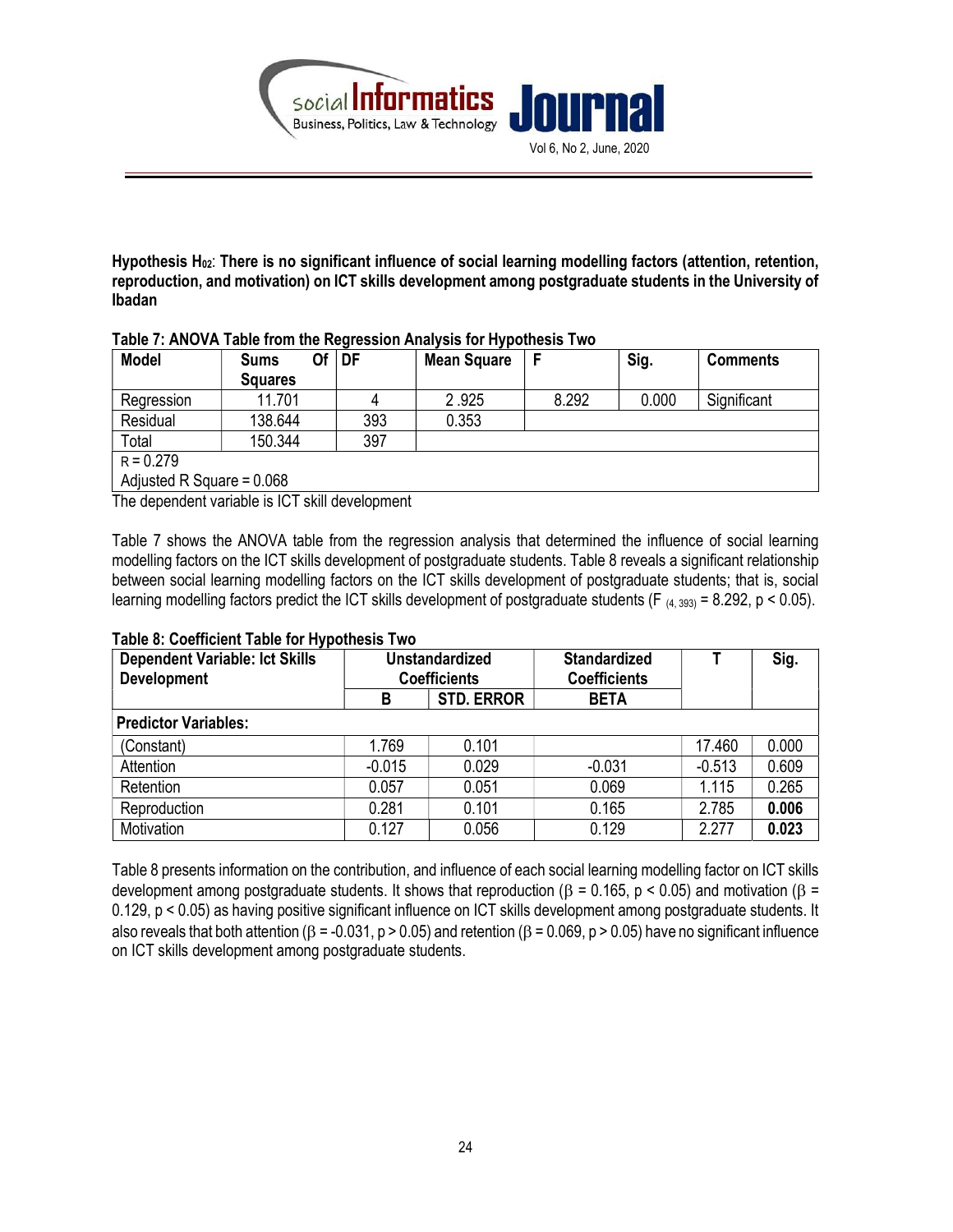

Hypothesis H<sub>03</sub>: There is no significant predictive joint effect of the independent variables (individual characteristics, and social learning modelling factors) on ICT skills development among postgraduate students in the University of Ibadan

| <b>Model</b>                 | <b>Sums</b><br><b>Squares</b> | Οf | DF  | <b>Mean Square</b> |       | Sig.  | <b>Comments</b> |
|------------------------------|-------------------------------|----|-----|--------------------|-------|-------|-----------------|
| Regression                   | 27.121                        |    |     | 3.013              | 9.488 | 0.000 | Significant     |
| Residual                     | 123.223                       |    | 388 | 0.318              |       |       |                 |
| Total                        | 150.344                       |    | 397 |                    |       |       |                 |
| $R = 0.425$                  |                               |    |     |                    |       |       |                 |
| Adjusted R. Square = $0.161$ |                               |    |     |                    |       |       |                 |

# Table 9: Regression/ANOVA Result for Hypothesis Three

The dependent variable is ICT skills development

Table 9 reveals a significant influence of individual characteristics and social learning modelling factors on ICT skills development among postgraduate students in the University of Ibadan; (F  $_{(9, 388)}$  = 9.488, p < 0.05). Table 10 presented information on the contribution, and influence of individual characteristics and social learning modelling factors on ICT skills development among postgraduate students in the University of Ibadan.

| <b>Model</b>                      | <b>Unstandardized Coefficients</b> |                   | <b>Standardized Coefficient</b><br>(B) |          | Sig.  |
|-----------------------------------|------------------------------------|-------------------|----------------------------------------|----------|-------|
|                                   | B                                  | <b>STD. ERROR</b> | <b>BETA</b>                            |          |       |
| Constant                          | 2.232                              | 0.307             |                                        | 7.270    | 0.000 |
| <b>Individual characteristics</b> |                                    |                   |                                        |          |       |
| Age                               | $-0.075$                           | 0.035             | $-0.107$                               | $-2.166$ | 0.031 |
| Faculty of study                  | 0.005                              | 0.004             | 0.004                                  | $-0.015$ | 0.988 |
| <b>Educational level</b>          | $-0.135$                           | 0.062             | $-0.107$                               | $-2.223$ | 0.027 |
| ICT competence level              | 0.127                              | 0.029             | 0.208                                  | 4.387    | 0.000 |
| Social learning modelling factors |                                    |                   |                                        |          |       |
| Attention                         | $-0.007$                           | 0.028             | $-0.014$                               | $-0.243$ | 0.808 |
| Retention                         | 0.027                              | 0.047             | 0.033                                  | 0.554    | 0.580 |
| Reproduction                      | 0.227                              | 0.098             | 0.133                                  | 2.317    | 0.021 |
| Motivation                        | 0.119                              | 0.053             | 0.121                                  | 2.247    | 0.025 |

# Table 10: Coefficient Table for Hypothesis Three

According to Table 10, out of the four sub-variables in individual characteristics, only Faculty of study has no significant influence on ICT skills development among postgraduate students ( $\beta$  = 0.004, p > 0.05). Other subvariables have significant influence on ICT skills development among postgraduate students in the University of Ibadan; these are: age =  $(\beta = -0.107, p < 0.05)$ , educational level =  $(\beta = -0.107, p < 0.05)$ , and ICT competence level =  $(\beta = 0.208, p < 0.05)$ . For the sub-variables under social learning modelling factors, only two out of the four sub-constructs have significant influence on ICT skills development among postgraduate students of the University of Ibadan.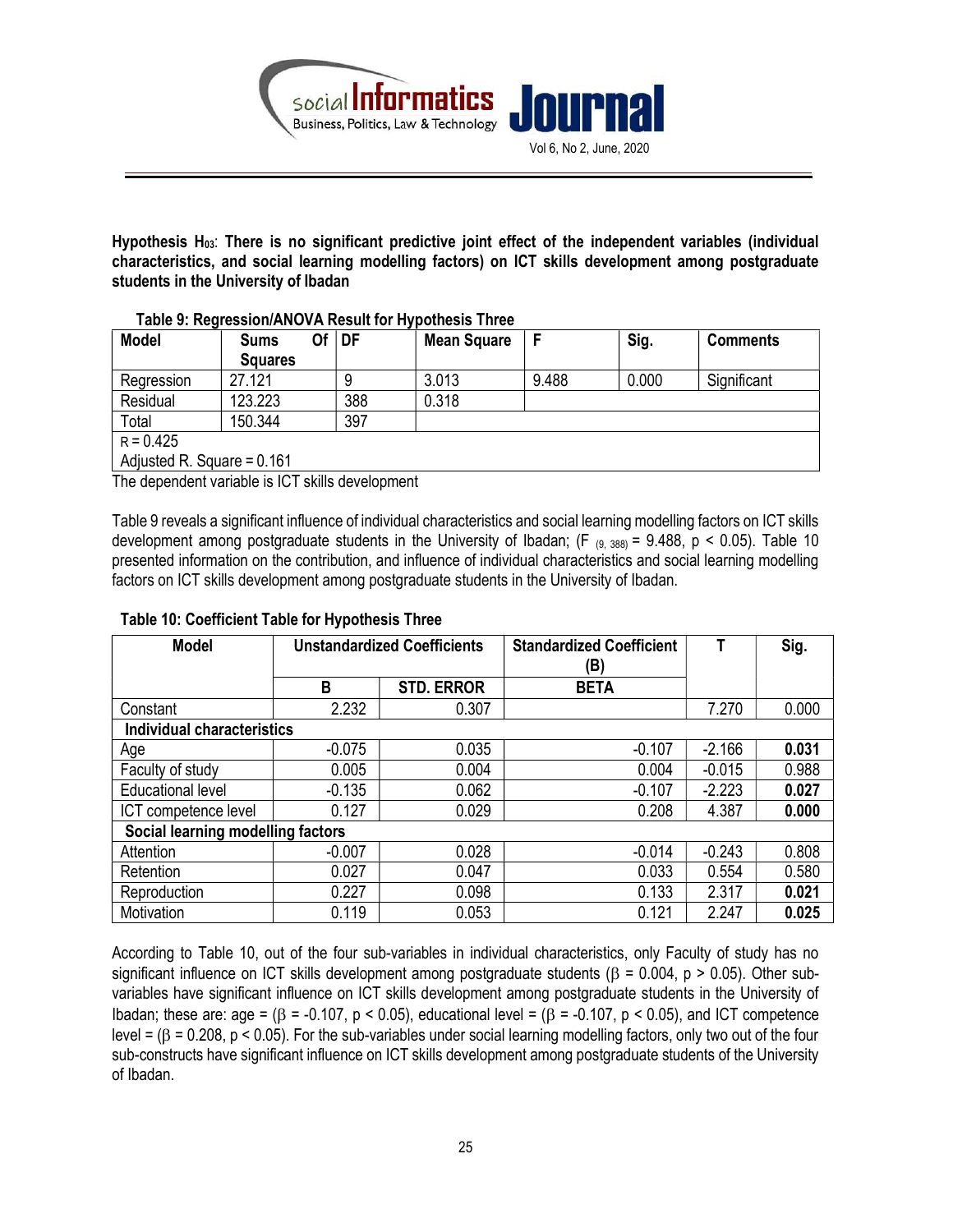

Attention =  $(\beta = -0.014, p > 0.05)$ , and retention =  $(\beta = 0.033, p > 0.05)$  have no significant influence on ICT skill development, while reproduction ( $\beta$  = 0.133, p = 0.021), and motivation = ( $\beta$  = 0.121, p = 0.025) have significant influence on ICT skills development. This result of the test of hypothesis 3 led to the research model (Figure 1).



-------- Non-significant relationship

Figure 1: Research Model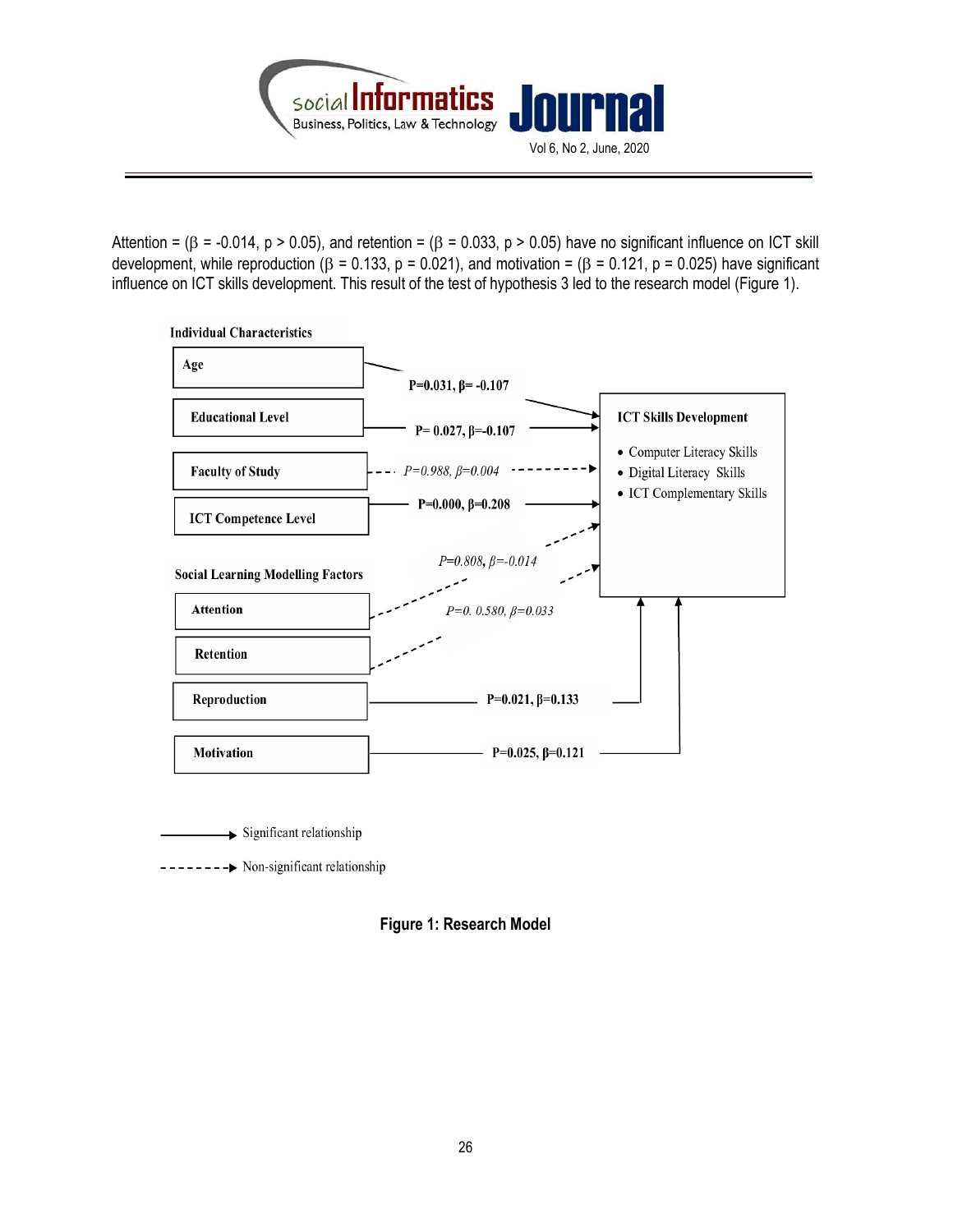

# 5. DISCUSSION OF FINDINGS

Majority of the respondents rated their level of ICT development as good; this is supported by the study by Poelmans, Truyen, and Stockman (2012) showing that students in higher education rated their ICT skills as high. The study showed that there is a significant relationship between ICT competence level and ICT skills development. ICT competence level was one of the factors which positively influence postgraduate students' ICT skills development. This finding agrees with Mwewa, Elizabeth and Allan (2012) who found out that students' confidence in the use of ICT equipment affected their ICT skills development positively. The study reveals that age and educational level have a negative significant influence on ICT skill development. This finding agrees with Mwewa, Elizabeth and Allan (2012) who revealed that age and year of study of the students affected negatively their ICT skills development. This implies that the higher their ages, and educational level, the lower their ICT skill development. Therefore, it can be said that younger students are more developed in terms of ICT skills.

The findings reveal that faculty of study has no significant influence on ICT skills development among postgraduate students. This implies that it cannot be said that postgraduate students from certain faculties of study have more developed ICT skill than others. This is because ICT has permeated every field of study and has become a useful research tool for postgraduate studies; therefore, postgraduate students acquire ICT skills irrespective of their faculties of study. ICT skills have been known to improve students' employability. The relationship between ICT skills development and social learning modelling factors (attention, retention, reproduction, and motivation) were found to be weak and positive. Findings from the study reveal that individual characteristics have a significant influence on ICT skill development. The regression model statistically significantly predicts the outcome variable – ICT skills development of postgraduates in the University of Ibadan.

# 6. CONCLUDING REMARKS

This study applied Albert Banduras' (1977) social learning theory, as well as individual characteristics to investigate factors influencing ICT skills development among postgraduate students in the University of Ibadan. The result of the frequency count and percentages showed that the majority of the postgraduate students rated their ICT skills development level to be good. Findings from the test of hypotheses using the chi-square test of association revealed that for individual characteristics, only ICT competence level has a significant relationship with ICT skills development while age, educational level and faculty of study do not. Findings also from the test of hypothesis using Spearman rank correlation reveal that social learning modelling factors (attention, retention, reproduction, motivation) have a statistical relationship with ICT skill development.

The result of the regression coefficient analysis when all the eight sub-constructs of the independent variables were regressed against the dependent variable; age, educational level, ICT competence level, reproduction, and motivation have a significant influence on ICT skill development, while faculty of study, attention, retention did not. The findings from the test of hypothesis using multiple regression analysis revealed that there is a significant influence between the independent variables (individual characteristics and social learning modelling conditions) and the ICT skills development among postgraduate students of the University of Ibadan. The study concludes that individual characteristics and social learning modelling conditions do have a significant influence on ICT skills development among postgraduate students. The study also shows that students know that ICT skills are required to succeed in today's world and that they are deemed necessary for employment.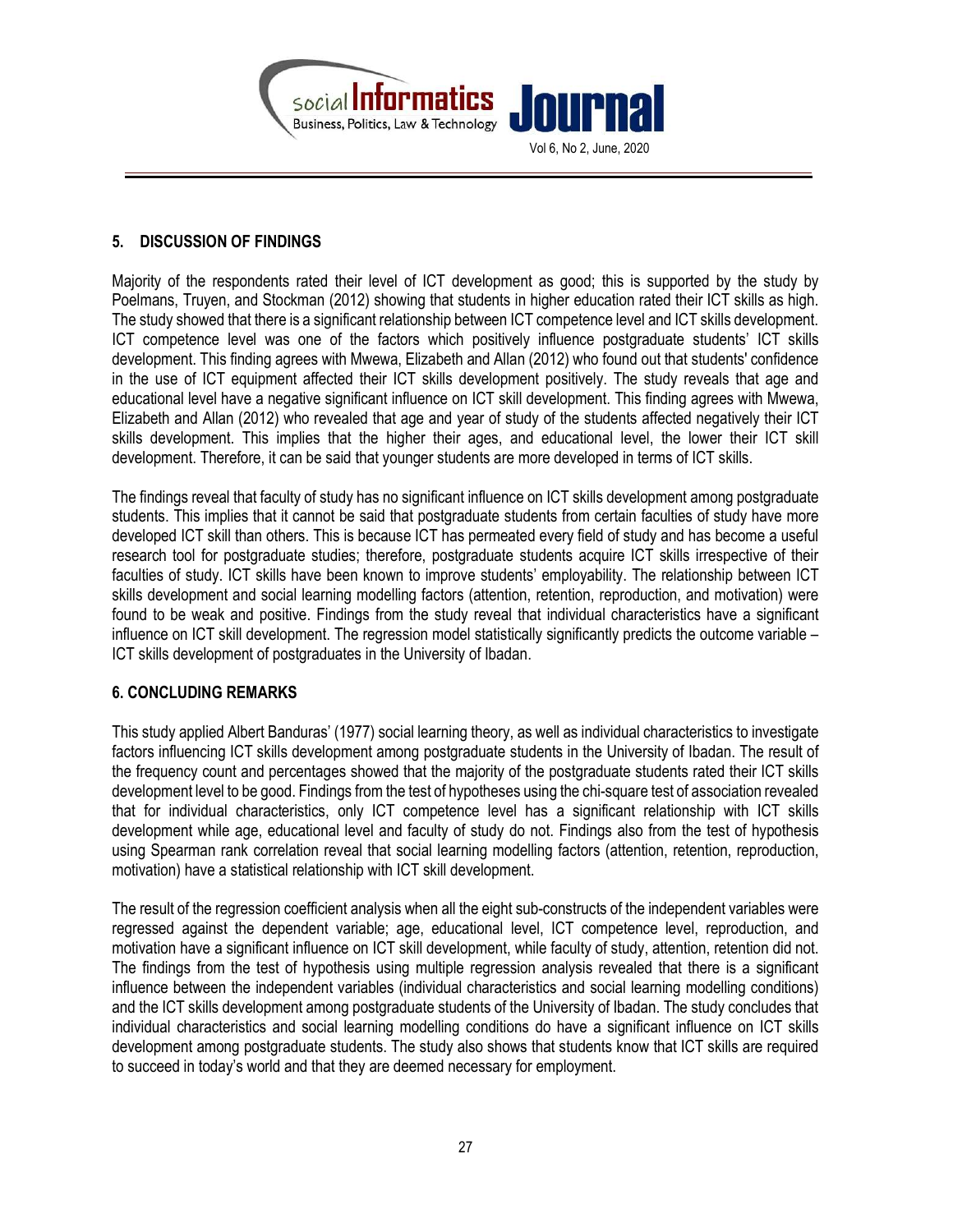

# 7. CONTRIBUTIONS TO KNOWLEDGE

This study used Albert Banduras' (1977) social learning theory which was previously used in the social sciences but rarely used in the field of ICT for development. In light of the literature review and the results of the study based on the influence of individual characteristics and social learning modelling conditions on ICT skill development, the following recommendations are made:

- ICT skills development should be incorporated into the academic programme of postgraduate students as part of their curriculum, and staff should be trained on how to effectively teach the courses to the students.
- teamwork and collaboration among peers should be encouraged to stimulate interest in ICT skills development.
- the institution should provide ICT training rooms and well equipped computer laboratories for students. ICT software packages should be made more accessible and cheaper to learn by interested individuals.
- educational institutions and the government should implement effective policies for students to acquire sufficient ICT skills.
- the government and non-governmental organisation should sponsor training programmes as well as support ICT certification examinations targeted at fostering the acquisition of ICT skills.

### Endnotes/Acknowledgements

A version of this paper was presented at the 24th iSTEAMS International Multidisciplinary Conference, Accra, Ghana, June 2-6, 2020. We appreciate the reviewers and the conference audience whose comments have helped to improve the quality of the paper for journal Publication.

# REFERENCES

- 1. Adesote, S. A. & Fatoki, O. R. (2013). The role of ICT in the teaching and learning of history in 21st century. Educational Research Review, 8 (21), 2155 - 2159.
- 2. Adomi, E. E. & Kpangban, E. (2010). Application of ICTs in Nigerian Secondary Schools. Library Philosophy and Practice (e-journal). 345
- 3. Agbetuyi, P. A. & Oluwatayo, J. A. (2012). ICT in Nigerian educational system. Mediterranean Journal of Social Sciences, 3(3), 41. DOI: 10.5901/mjss.2012
- 4. Agbodike C. F., Igbokwe-Ibeto C. J., & Umeifekem, U. (2015). Youth unemployment and labour productivity in Nigeria: The nexus. Journal of Research and Development, 2(8), 22.
- 5. Alade I. A. & Ogunsola, K. (2008) Impact of the Access to Information Technology-Mediated Potentials (IT-MP) on the Socio-Educational Practices of Nigeria Citizens. Conference proceedings, at the Fifth Pan-Commonwealth Forum on Open Learning, London, July 13-17, 2008
- 6. Asgarkhani, M. & Wan J. (2008). A pilot study of current trends in information and communication technology (ICT) education within the tertiary sector. Contemporary Management Research, 4(4), 291- 304.
- 7. Bandura, A. (1977). Social Learning Theory. Englewood Cliffs, NJ: Prentice Hall.
- 8. Barakabitze, A. A., Kitindi, E. J., Sanga, C., Kibirige, G. & Makwinya, N. (2015). Exploring students' skills and attitudes on effective use of ICTs: Case study of selected Tanzanian public secondary schools. Universal Journal of Educational Research, 3(6), 407-425, DOI: 10.13189/ujer.2015.030609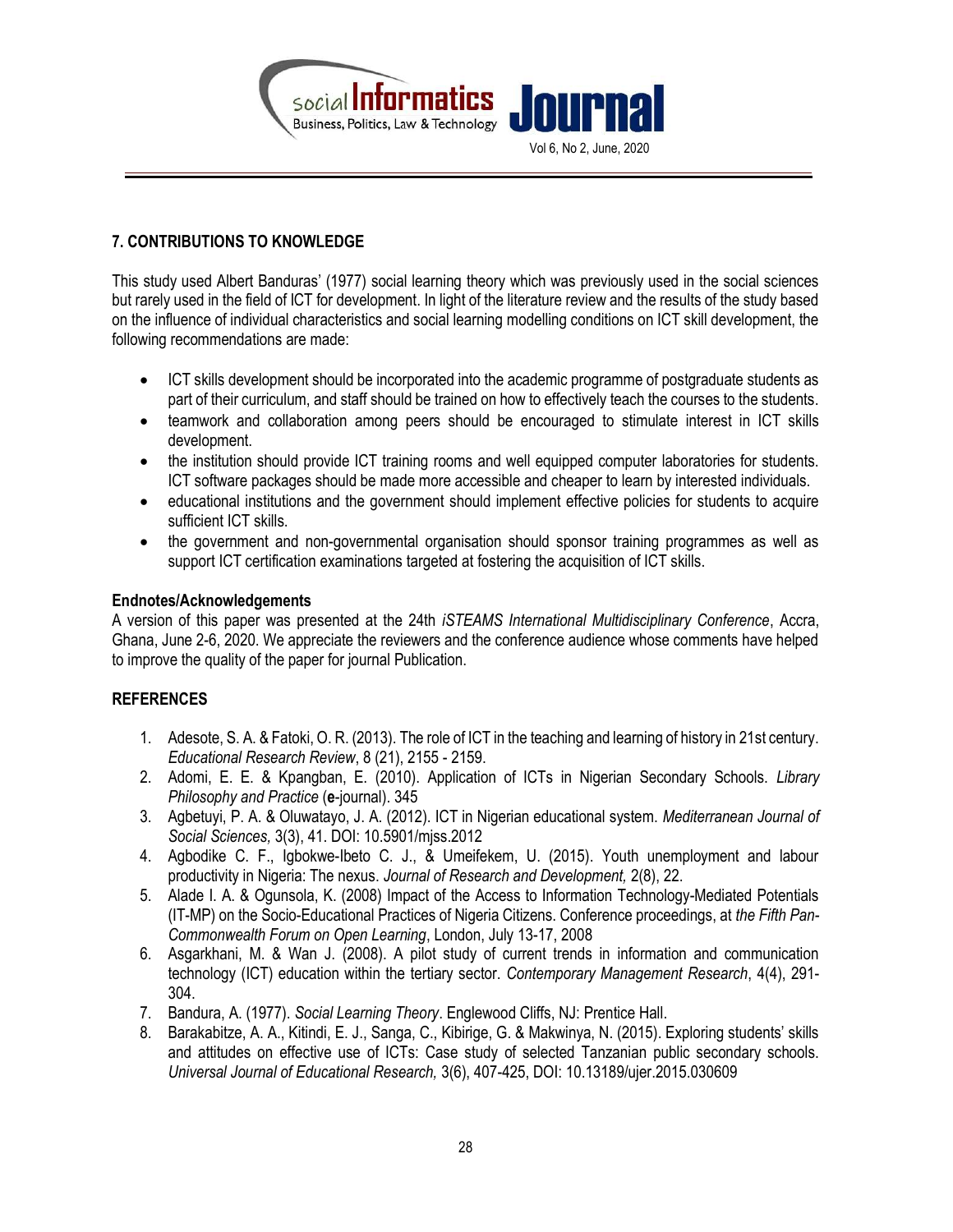

- 9. Bassey, B. C. & Ushie, A. M. (2013). The role of ICT in skilled manpower development through vocational technical education among higher institutions in Cross River State, Nigeria. International Journal of Vocational and Technical Education. 5(5), 92-99. DOI:10.5897/IJVTE2013.0132. Retrieved on 19 July 2018 from http://www.academicjournals.org/IJVTE
- 10. Centeno, C., Cullen, J., Kluzer, S., & Hache, A. (2012). Information and Communication Technologies (ICTs) for Disadvantaged Youth: Opportunities and Challenges. Luxembourg: Publications Office of the European Union.
- 11. De-Hoyos, M., Green A. E., Barnes S. A., Behle H., Baldauf B., & Owen D. (2012). Literature Review on Employability. Institute for Prospective Technological Studies, Joint Research Centre, European Commission. Retrieved on 19 July 2019 from https://publications.jrc.ec.europa.eu/repository/bitstream/JRC78601/jrc78601.pdf
- 12. Economic Commission for Africa (ECA) (2008). Africa Regional Meeting for Sustainable Development. Retrieved 10 October 2019 from https://www.uneca.org/sites/default/files/uploadeddocuments/SDG/africa regional report on the sustainable development goals summary english rev .pdf
- 13. Elsaadani, M. (2015). Information and communication technology skills' sufficiency of Egyptian accounting graduates. International Journal of Advanced Information Technology), 5(12).
- 14. European Commission (2008). Digital Literacy. European Commission Working Paper and Recommendations from Digital Literacy High-Level Expert Group. Retrieved on 23 April 2020 from https://www.ifap.ru/library/book386.pdf
- 15. Eurostat (2020). Youth Unemployment. Retrieved on 2 June 2020 from https://ec.europa.eu/eurostat/statistics-explained/index.php/Youth\_unemployment
- 16. Eze, U. F. (2013). Integrating ICT in re-branding Nigerian youths for constructive empowerment and mental reengineering. Journal of Business and Management. 11(2).
- 17. Gay, L. R. & Airasian, P. (2003). Educational Research: Competencies for Analysis and Applications, 7th ed., Pearson Education, Inc, Upper Saddle River, New Jersey. Retrieved on 20 April 2019 from http://englishlangkan.com/produk/E%20Book%20Educational%20Research%20L%20R%20Gay%20Pea rson%202012.pdf
- 18. Gupta, V. & Ansari, M. A. (2007). Impact of technology on societal development and e-governance. Electronic Journal of Academic and Special Librarianship, 8(1).
- 19. Hall, M., Nix, I. & Baker, K. (2013). Student experiences and perceptions of digital literacy skills development: engaging learners by design? Electronic Journal of e-Learning 11(3). Retrieved on 23 April 2020 from www.ejel.org
- 20. Hou, Y. (2015). An investigation of social factors in children's foreign language learning a case study of Taiwanese elementary school students. Open Journal of Modern Linguistics. 5, 105-119. Retrieved on 6 September 2019 from http://www.scirp.org/journal/ojml
- 21. International Telecommunication Union. (2014). Digital opportunities: Innovative ICT solutions for youth employment Report. Retrieved on 6 September 2019 from https://www.itu.int/en/ITU-D/Digital-Inclusion/Youth-and-Children.
- 22. Israel, O. & Ediseri, E. (2014). ICT skills and internet usage of undergraduates of library and information science departments of Delta and Edo States' universities. International Journal of Library and Information Science. 6(5), 98-107. DOI: 10.5897/IJLIS2013.0360 http://www.academicjournals.org/IJLIS
- 23. Jagodic, G. & Dermol, V. (2015). ICT Tools for the Development of Entrepreneurial Competencies. Joint International Conference. 27-29 May, 2015. Bari, Italy. Retrieved on 12 December 2017 from https://ideas.repec.org/h/tkp/mklp15/2123-2129.html